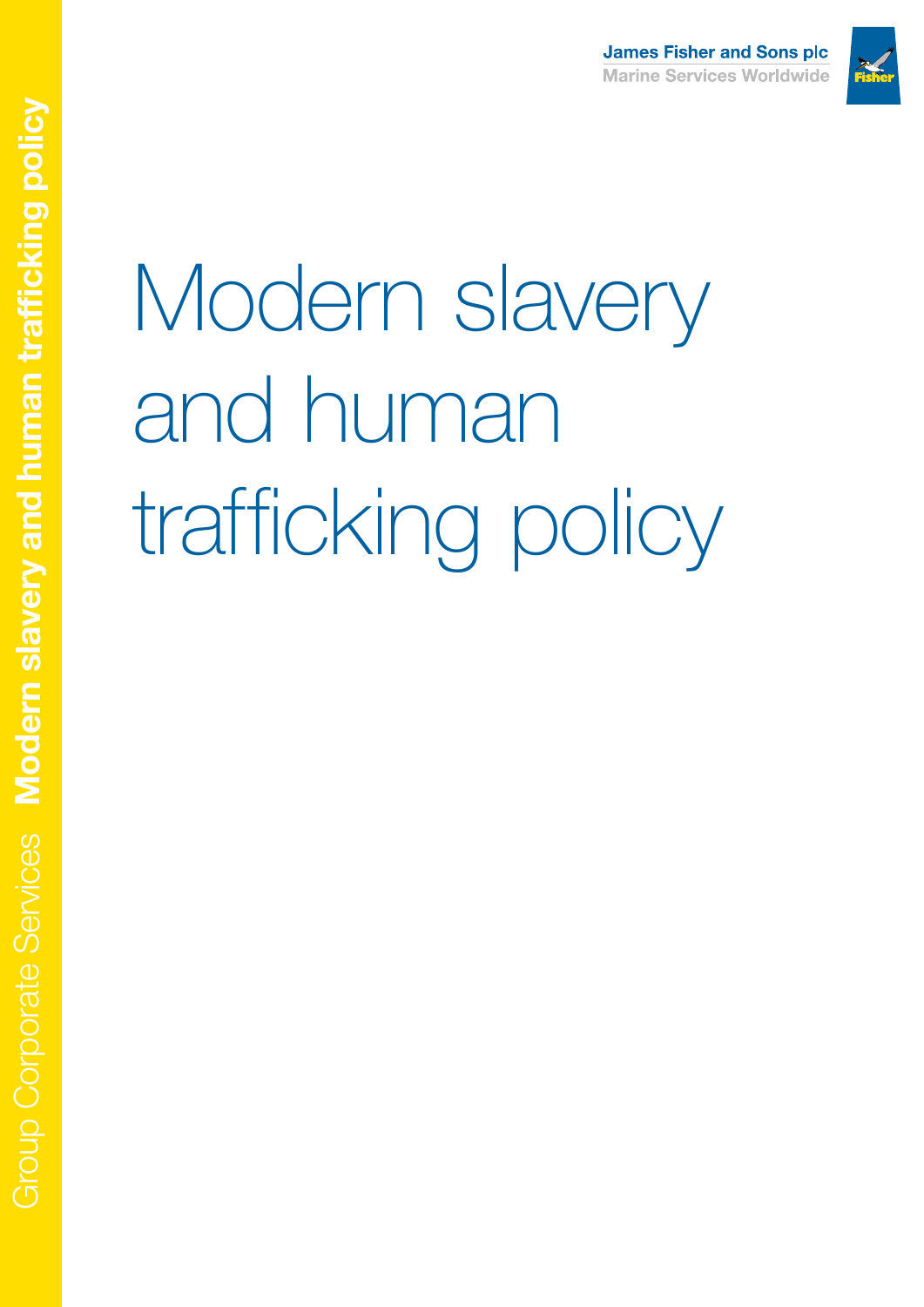# Group corporate services



## **Modern slavery and human trafficking policy**

#### Contents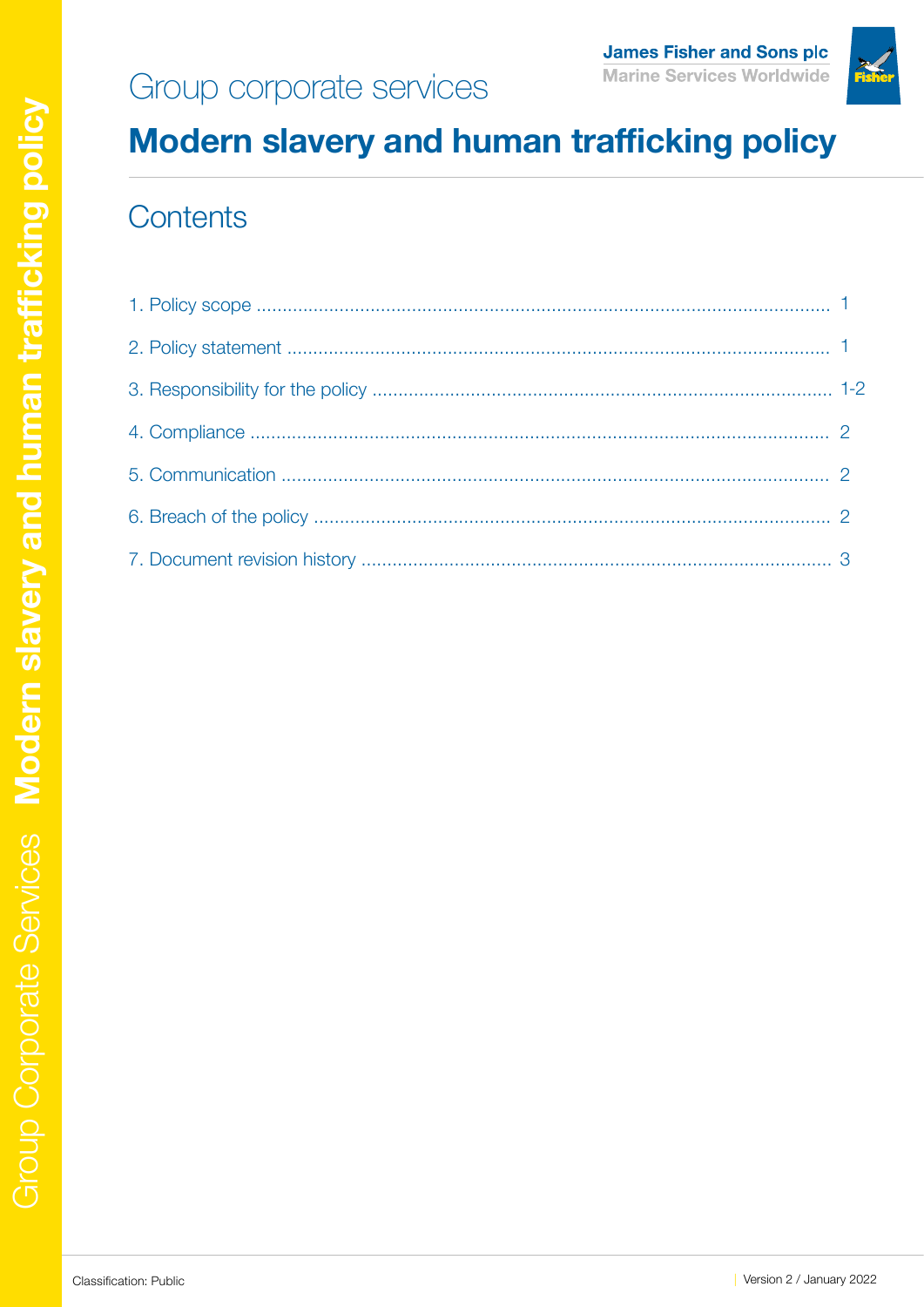## Group corporate services



## **Modern slavery and human trafficking policy**

#### 1. Policy scope

This policy does not form part of the terms and conditions of employment and does not impact upon an employee's statutory rights. The Company reserves the right to amend, withdraw or replace this policy at any time.

This policy supersedes any previous Modern slavery and human trafficking policy with effect of 20 January 2022.

This policy applies to James Fisher and Sons plc ("Company") and all subsidiary companies of the James Fisher Group (the "Group) and is global. The policy applies to all employees of the Group, defined as any employee of the Company or its subsidiaries.

For clarity, the term 'employees' refers to both employees and workers of the Group at all levels.

#### 2. Policy statement

Modern slavery is a crime and a violation of fundamental human rights. It takes various forms, such as slavery, servitude, forced and compulsory labour and human trafficking, all of which have in common the deprivation of a person's liberty by another in order to exploit them for personal or commercial gain. We have a zero-tolerance approach to modern slavery and we are committed to acting ethically and with integrity in all our business dealings and relationships and to implementing and enforcing effective systems and controls to ensure modern slavery is not taking place anywhere in our own business or in any of our supply chains.

We are also committed to ensuring there is transparency in our own business and in our approach to tackling modern slavery throughout our supply chains, consistent with our disclosure obligations under the Modern Slavery Act 2015. We expect the same high standards from all of our contractors, suppliers and other business partners, and our standard contract terms include specific prohibitions against the use of forced, compulsory or trafficked labour, or anyone held in slavery or servitude, whether adults or children. We expect that our suppliers will hold their own suppliers to the same high standards.

This policy applies to all persons working for us or on our behalf in any capacity, at all levels and grades, including directors, officers, senior managers, employees (whether permanent, fixed-term or temporary), agency workers, seconded workers, homeworkers, casual workers, sponsors, trainees, agents, contractors, external consultants, third-party representatives and business partners, or any other person associated with us or any of our subsidiaries or their employees wherever located (referred to as "workers" in this policy).

As available to our workers (as defined below) on our Group intranet, Section 4, Suppliers and Purchasing, to our latest version of the Group Internal Control Procedures Manual sets out the steps that our workers are required to take to minimise the likelihood of transacting with inappropriate or fictitious suppliers and ensure adequate procedures that comply with legislation including the Modern Slavery Act 2015.

## 3. Responsibility for the policy

The James Fisher and Sons plc board has overall responsibility for ensuring this policy complies with our legal and ethical obligations, and that all those under our control comply with it.

The Chief Executive Officer has primary responsibility for implementing this policy and monitoring its use and effectiveness across the Group. Each trading company Managing Director will have the primary and day to day responsibility within their respective businesses for implementing this policy, monitoring its use and effectiveness,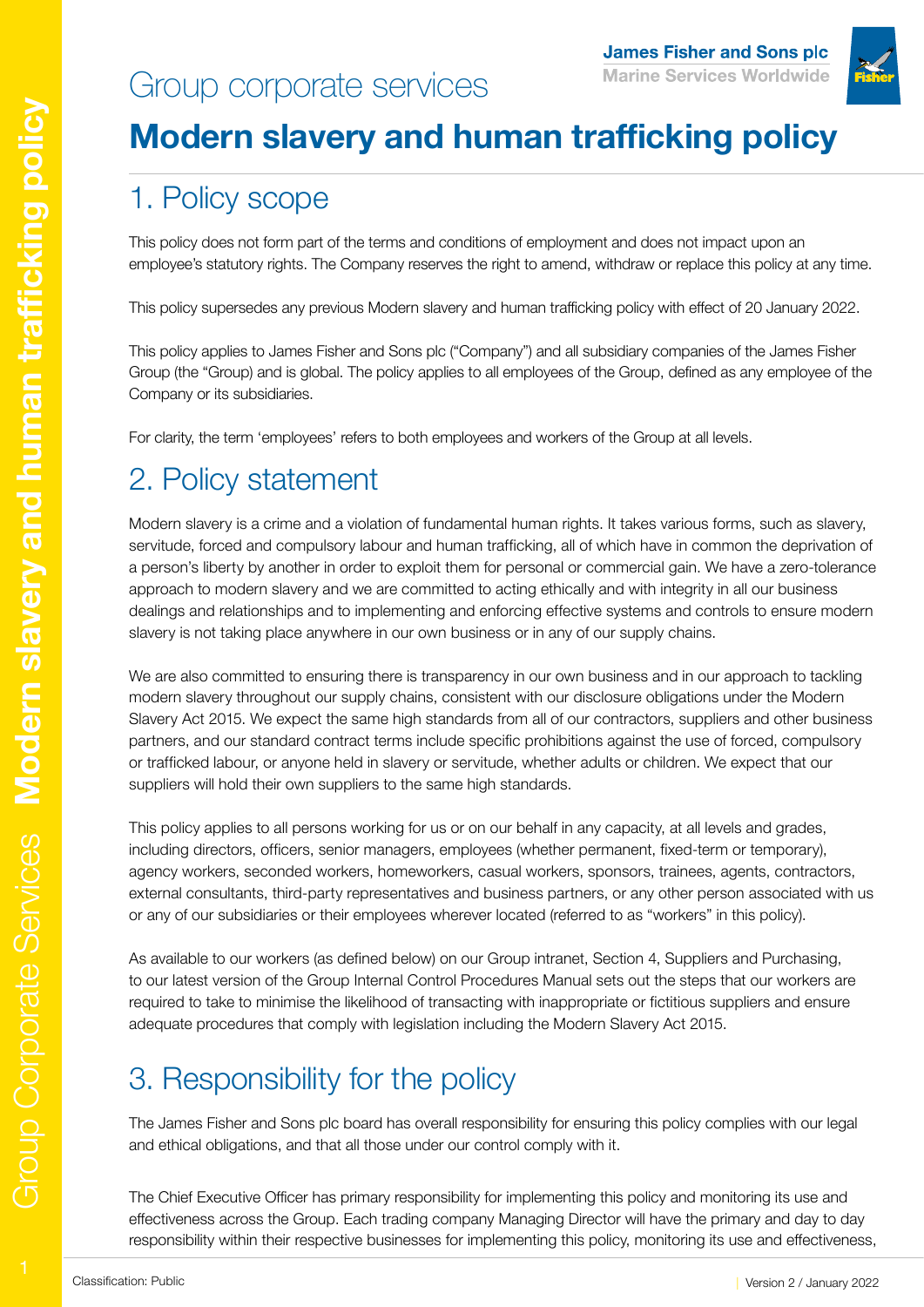# Group corporate services



dealing with any queries about it, maintaining all required records, and identifying and reporting any incidents which may contravene the Group Statement or Policy to their local Board and to the Chief Executive Officer.

Management at all levels are responsible for ensuring those reporting to them understand and comply with this policy and are given training as appropriate.

Workers are responsible for the success of this policy and should ensure they use it to disclose any suspected danger or wrongdoing.

#### 4. Compliance

You must ensure that you read, understand and comply with this policy.

The prevention, detection and reporting of modern slavery in any part of our business or supply chains is the responsibility of all those working for us or under our control. You are required to avoid any activity that might lead to, or suggest, a breach of this policy.

You are encouraged to raise concerns about any issue or suspicion of modern slavery in any parts of our business or supply chains of any supplier tier at the earliest possible stage. If you believe or suspect a breach of this policy has occurred or that it may occur or if you are unsure about whether a particular act, the treatment of workers more generally, or their working conditions within any tier of our supply chains constitutes any of the various forms of modern slavery, you should raise this with your Managing Director. Concerns may also be reported by following the procedure set out in the Group's Whistle Blowing Policy. A copy of the Whistle Blowing Policy can be obtained from your line manager, Group HR or the Group Company Secretary.

We aim to encourage openness and will support anyone who raises genuine concerns in good faith under this policy, even if they turn out to be mistaken. We are committed to ensuring no one suffers any detrimental treatment as a result of reporting in good faith their suspicion that modern slavery of whatever form is or may be taking place in any part of our own business or in any of our supply chains. Detrimental treatment includes dismissal, disciplinary action, threats or other unfavourable treatment connected with raising a concern. If you believe that you have suffered any such treatment, you should inform the Chief Executive Officer or your local Managing Director immediately. If the matter is not remedied, and you are an employee, you should raise it formally using our Grievance Policy and Procedure, which can be found in the Group HR Manual. The Manual is available online or from the Group Head of HR.

#### 5. Communication

Our zero-tolerance approach to modern slavery must be communicated to all suppliers, contractors and business partners at the outset of our business relationship with them and reinforced as appropriate thereafter.

#### 6. Breach of the policy

Any employee who breaches this policy will face disciplinary action, which could result in dismissal for misconduct or gross misconduct.

We may terminate our relationship with other individuals and organisations working on our behalf if they breach this policy.

This policy does not form part of any employee's contract of employment and we may amend it at any time.